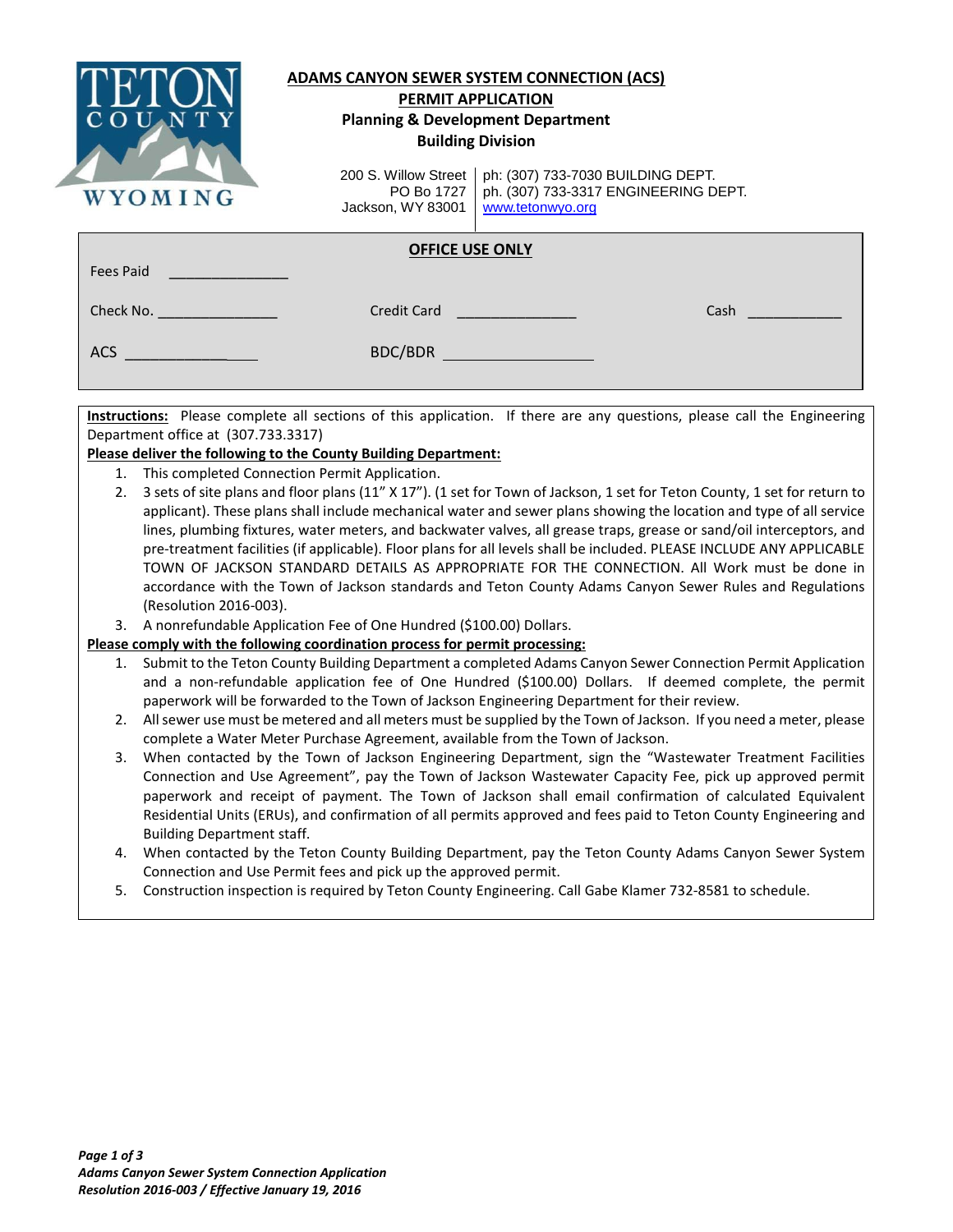### **OWNER INFORMATION**

| Printed Name: The contract of the contract of the contract of the contract of the contract of the contract of the contract of the contract of the contract of the contract of the contract of the contract of the contract of        |                       |                                         |
|--------------------------------------------------------------------------------------------------------------------------------------------------------------------------------------------------------------------------------------|-----------------------|-----------------------------------------|
|                                                                                                                                                                                                                                      |                       |                                         |
|                                                                                                                                                                                                                                      | (City)                | (State)<br>(Zip)                        |
|                                                                                                                                                                                                                                      |                       |                                         |
| APPLICANT INFORMATION (If other than owner)                                                                                                                                                                                          |                       |                                         |
|                                                                                                                                                                                                                                      |                       |                                         |
|                                                                                                                                                                                                                                      |                       |                                         |
|                                                                                                                                                                                                                                      | (City)                | (State)<br>(Zip)                        |
| <b>PROJECT INFORMATION</b>                                                                                                                                                                                                           |                       |                                         |
|                                                                                                                                                                                                                                      |                       |                                         |
| Description: Network of the state of the state of the state of the state of the state of the state of the state of the state of the state of the state of the state of the state of the state of the state of the state of the       |                       |                                         |
|                                                                                                                                                                                                                                      |                       |                                         |
| PIN <u>substitution of the second contract of the second contract of the second contract of the second contract of the second contract of the second contract of the second contract of the second contract of the second contra</u> |                       |                                         |
| <b>L</b> Residential<br>Use (Check all uses):                                                                                                                                                                                        | Non-Residential       |                                         |
| (Number of units) _______ Residential Units                                                                                                                                                                                          | Non-Residential Units |                                         |
| (Sq. Ft. each unit) _______ Sq. Ft. per Unit                                                                                                                                                                                         | Sq. Ft. per Unit      |                                         |
| Use additional space for more units or details:                                                                                                                                                                                      |                       | <b>Explain Non-Residential Use Type</b> |
|                                                                                                                                                                                                                                      |                       |                                         |
|                                                                                                                                                                                                                                      |                       |                                         |
|                                                                                                                                                                                                                                      |                       |                                         |
|                                                                                                                                                                                                                                      |                       |                                         |
| Type (check one): <u>Lastel</u> New construction                                                                                                                                                                                     | Remodel               | <b>Existing Structure</b>               |
|                                                                                                                                                                                                                                      |                       |                                         |
|                                                                                                                                                                                                                                      |                       |                                         |